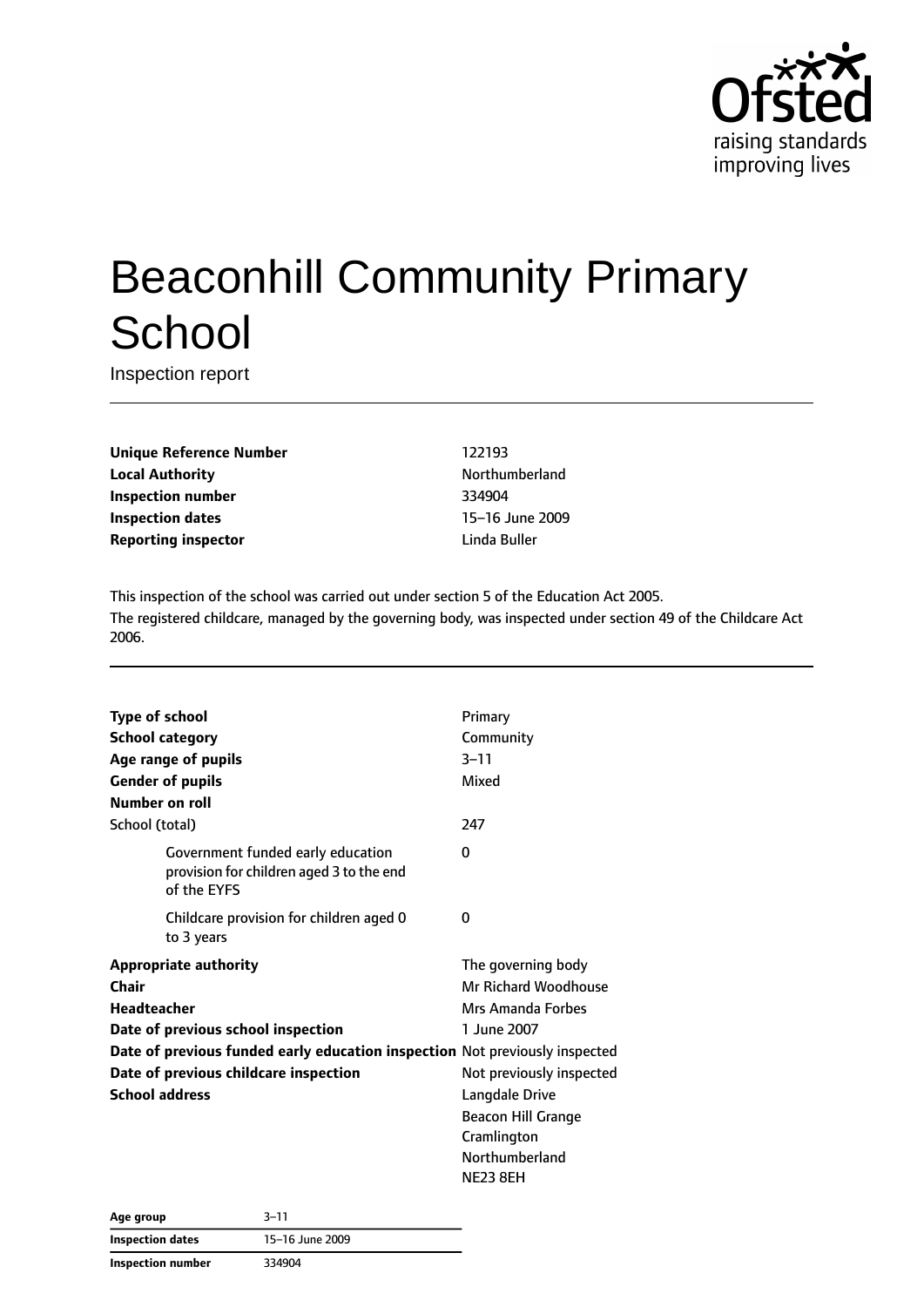**Telephone number** 01670 714864 **Fax number** 01670 739302

| Age group         | 3–11            |
|-------------------|-----------------|
| Inspection dates  | 15-16 June 2009 |
| Inspection number | 334904          |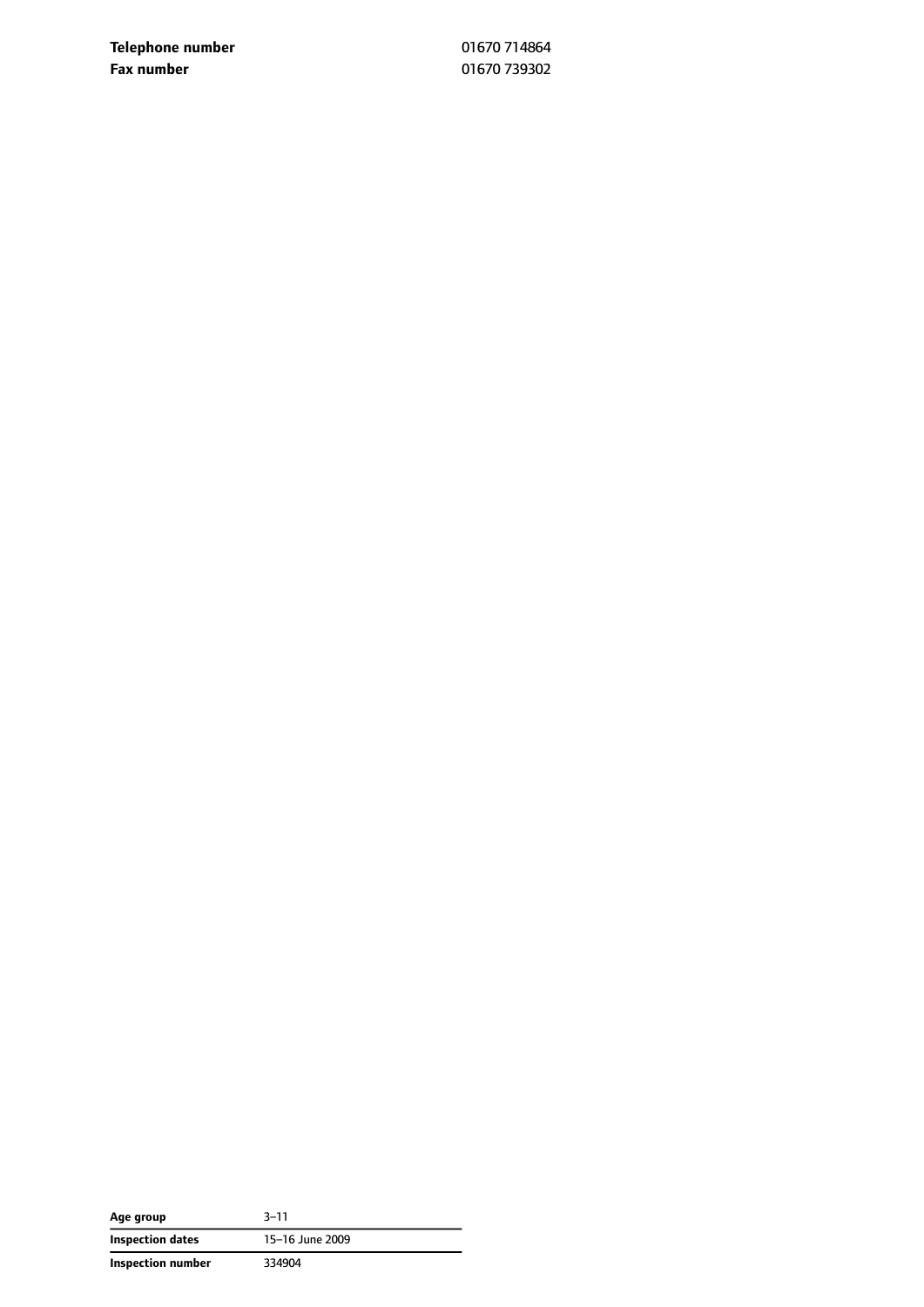.

<sup>©</sup> Crown copyright 2009

Website: www.ofsted.gov.uk

This document may be reproduced in whole or in part for non-commercial educational purposes, provided that the information quoted is reproduced without adaptation and the source and date of publication are stated.

Further copies of this report are obtainable from the school. Under the Education Act 2005, the school must provide a copy of this report free of charge to certain categories of people. A charge not exceeding the full cost of reproduction may be made for any other copies supplied.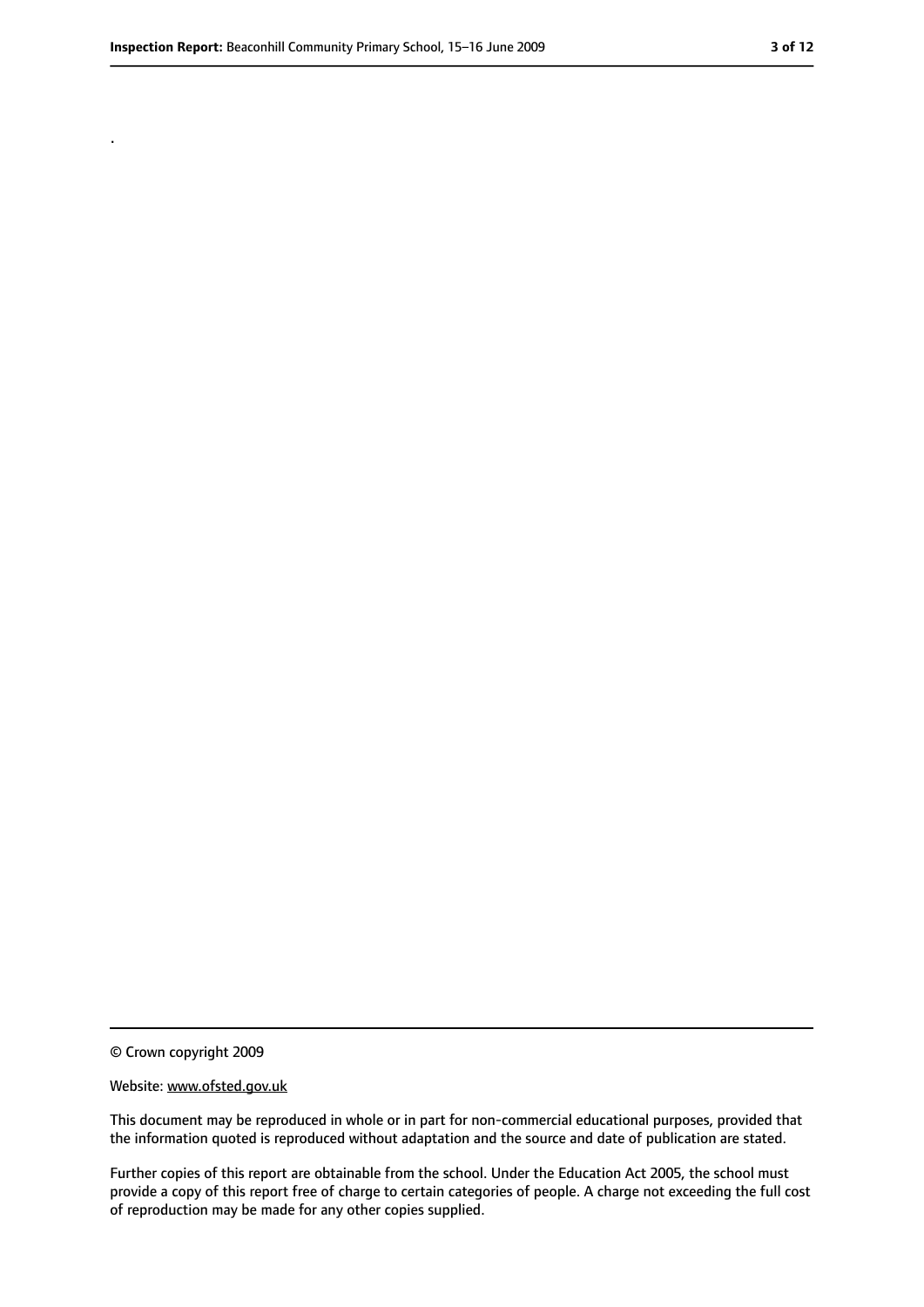# **Introduction**

The inspection was carried out by two additional inspectors.

## **Description of the school**

The school is similar in size to other primary schools nationally. Since the last inspection the school has changed status from a first school catering for pupils age 3 to 9 to a primary school for pupils age 3 to 11. Most pupils are from White British backgrounds. The area which the school serves is one with above average levels of economic and social disadvantage. A well above average proportion of pupils claim a free school meal. The proportion of pupils who are identified as having learning difficulties and/or disabilities is below average, although a larger proportion than in other schools nationally have a statement of their special educational needs. The school provides education for children in the Early Years Foundation Stage in the Nursery and Reception classes.

#### **Key for inspection grades**

| Grade 1 | Outstanding  |
|---------|--------------|
| Grade 2 | Good         |
| Grade 3 | Satisfactory |
| Grade 4 | Inadequate   |
|         |              |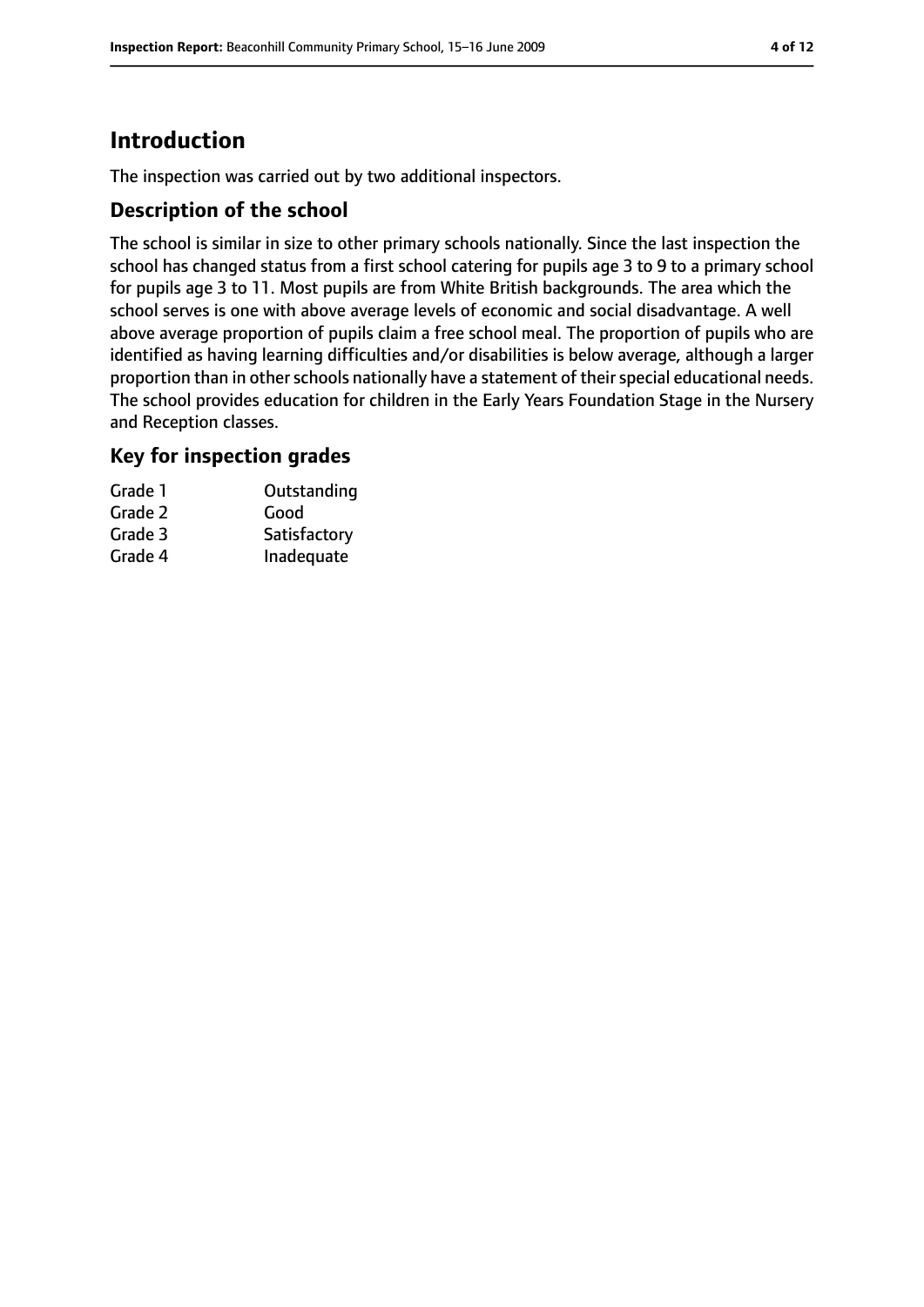# **Overall effectiveness of the school**

#### **Grade: 3**

Thisis a satisfactory school. It has a number of good features. The school has a warm, welcoming and happy ethos, which helps pupils to feel safe and secure. The pastoral care and support of pupils is a strength of the school and is much appreciated by parents, particularly those whose children have additional physical, emotional or learning needs. All staff are successful in ensuring the health and well-being of pupils while in their care. A key strength is the support which staff give to all pupils, which enables them to greatly enjoy school and to be soundly prepared for their next stage of education.

Pupils' personal development is good. They are polite, considerate and work well together. They contribute well to the harmonious atmosphere in school. Pupils have a good understanding of the need to eat a balanced diet and the benefits of taking regular exercise. They also show a good awareness of how to stay safe, such as in the way they move responsibly in and around school. Pupils behave well; levels of attendance have improved and are in line with the national average. Promotion of community cohesion is satisfactory, especially within the school and local community where everyone is treated fairly. An audit of provision is directing curriculum change and improving pupils' understanding of their place in school, local and wider communities.

Overall achievement is satisfactory. Pupils make satisfactory progress in Key Stage 1; however, the standards they achieve are just below the national average. Overall, pupils make satisfactory progress in Key Stage 2 although this varies from year to year. For example, the current Year 6 group have made good progress and standards are broadly average. A key factor in improving pupils' progress is how well teachers help pupils to take responsibility for their own learning by clearly explaining the learning intentions for each lesson. In writing activities, this is enhanced by the good quality support and guidance provided to pupils on how well they are doing and what they need to do next to improve further.

Leadership and management are satisfactory. Through improvements to the monitoring and evaluation of pupils' progress implemented since the last inspection, leaders at all levels now have a secure understanding of the school's strengths and weaknesses. They have rightly prioritised the need for improve the curriculum to raise standards and achievement at the end of Key Stage 1 and in Year 4. Where this has been implemented through good quality teaching, for example, in writing through out the school and in Year 4 across the curriculum, the rate of pupils' progress has increased and standards are rising. Consequently, the capacity for further improvement is good. However, the monitoring of the actions taken to address these key priorities is not frequent enough. As a result, although satisfactory overall, some inconsistencies in the quality of teaching and curriculum provision remain. For example, some subjects are given too little time during the year. Consequently, despite good progress in some lessons, pupils' achievement remains satisfactory overall.

## **Effectiveness of the Early Years Foundation Stage**

#### **Grade: 2**

Children get off to a good start in the Early Years Foundation Stage as a result of well-managed provision. Children's skills and experiences when they start Nursery are below those typically expected and well below in communication language and literacy skills. Several have delayed speech and few attend any early years' provision before starting Nursery. Provision for children's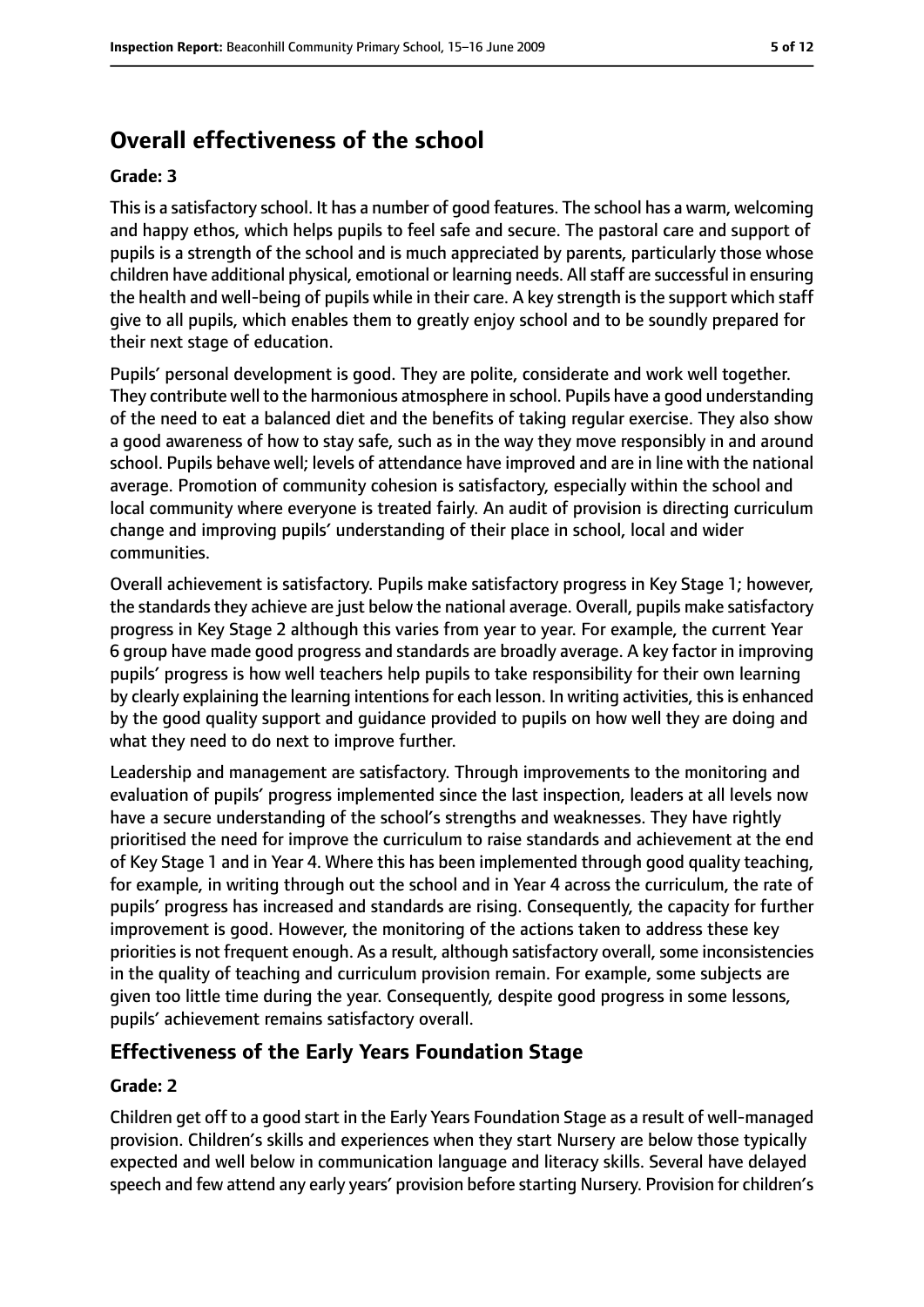learning and development is good. Adults plan a varied range of exciting and challenging activities for children to do. Planning is currently more successful in identifying children's next steps in learning during adult-led activities than in those which children choose for themselves. Staff generally interact well with the children, asking appropriate questions to develop understanding and promote children'sspeaking and listening skills. Overall, children make good progress and standards are broadly average by the end of Reception, although generally still weaker in literacy and numeracy. Due to excellent teaching of communication and literacy skills progress is accelerating in the children's ability to link letters and sounds to read, write and speak clearly. Most are now on track to reach average standards by the time they enter Year 1. The welfare of children is given thorough attention. Consequently, children make particularly good progress in developing their personal, social and emotional skills, which provides a good foundation for their development in the main school.

## **What the school should do to improve further**

- Strengthen the monitoring of the school's work so that the impact of initiatives to improve teaching and marking are carefully checked and inconsistencies are picked up more quickly.
- Provide sufficient time to teach all subjects to fulfil pupil's entitlement to a broad and balanced curriculum.

A small proportion of schools whose overall effectiveness is judged as satisfactory but which have areas of under performance will receive a monitoring visit from an Ofsted inspector before their next section 5 inspection.

# **Achievement and standards**

#### **Grade: 3**

Pupils' achievement is satisfactory from below average starting points. Standards were below average in Key Stage 1 in 2007 and 2008, but pupils in Years 1 and 2 are currently making satisfactory progress overall and good progress in developing their writing skills. As a result, standards are rising and are currently just below average in all three subjects. Standards are also improving steadily in Key Stage 2. The school's data shows that current Year 6 pupils are on track to reach just below average standards by the end of the year. Although this represents satisfactory progress from their starting point at the age of seven, pupils have made good progress from the significantly below expected standards reported when they were in Year 4. Pupils with learning difficulties and/or disabilities make satisfactory progress over time. However, as a result of increasingly well targeted support they are beginning to make better progress towards their challenging targets.

# **Personal development and well-being**

#### **Grade: 2**

The school is a happy community where pupils have positive attitudes towards school. They enjoy lessons, settle to work quickly and concentrate well. Pupils' spiritual, moral, social and cultural development is good and the school operates as a harmonious community. Pupils consider each other's opinions and feelings well and they encourage and help each other in lessons. Behaviour in lessons and around school is good and pupils show consideration to others and are polite and friendly to adults. Attendance is in line with the national average. Pupils have a good understanding of how to stay healthy and safe. They participate enthusiastically in sport and discuss knowledgably the benefits of eating a healthy diet. Pupils know about the dangers they may face in the outside world and understand that school rules contribute to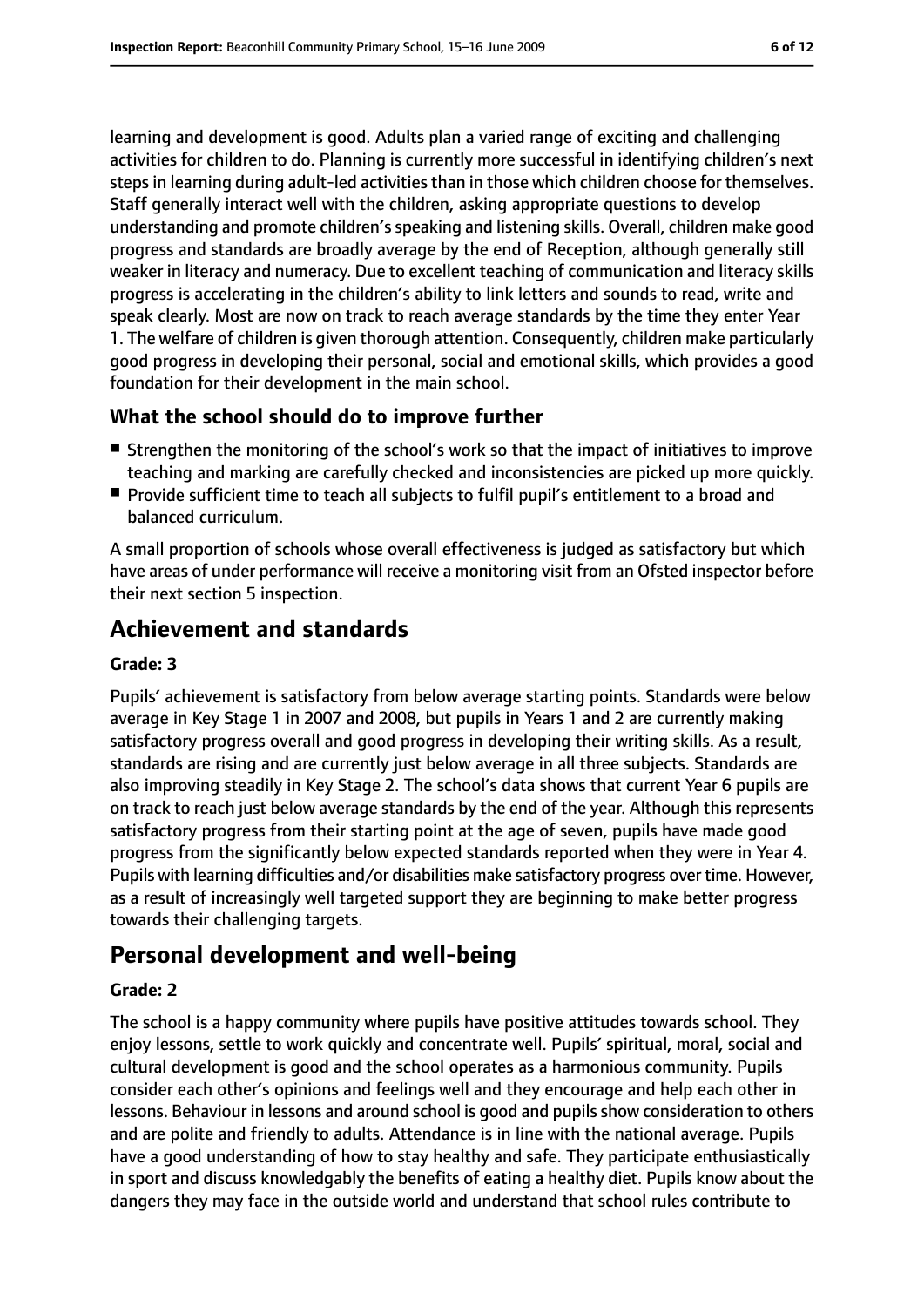keeping everyone safe. Membership of the school council leads to pupils gaining a secure understanding of how a community should cooperate and enables them to influence what happens in school. The standards they achieve in literacy, numeracy and information and communication technology, together with their ability to cooperate with each other are a satisfactory preparation for future life.

# **Quality of provision**

## **Teaching and learning**

#### **Grade: 3**

Teaching and learning are satisfactory. Relationships between teachers and pupils are strong. As a result, pupils have positive attitudes to their work. Pupils are provided with a varied range of interesting activities which encourages their participation in lessons and add to their enjoyment of learning. The teaching of English is good throughout the school. Accurate use of assessment helps teachers to plan the next step which each pupil needs to take to make good progress. Teachers consistently share learning intentions and assessment criteria with pupils. These strengths are not yet consistent in the teaching of all subjects. When teaching is good lessons move at a fast pace and expectation of what pupils can achieve are high. However, in some lessons teachers do not effectively use their assessment of pupils' knowledge and understanding to ensure that pupils are fully challenged or moved on to new learning at an appropriate pace. The quality of marking of pupils work is variable. While used well to increase the rate of pupils' progress in English, opportunities for pupils to revisit, consolidate and improve their work in other subjects are inconsistent.

## **Curriculum and other activities**

#### **Grade: 3**

The curriculum is satisfactory. Learning is enriched well by a good range of activities and a wide variety of well attended after-school clubs. Involvement in the Sports Partnership enriches the provision for additional sports and contributes well to pupils' ability to lead healthy lifestyles. Knowledge gained during visits to places of interest is used well in lessons as a real focus for learning. A number of innovative changes have been made to curriculum provision. In English this has resulted in good provision which is well matched to pupils' individual needs. Despite such improvements, this is not yet effective in all other subjects. Although the curriculum covers most requirements there are currently insufficient opportunities for older pupils in history, geography and the arts. This is because the school has needed to focus on the basic skills to overcome the legacy of lower standards attained by these pupils earlier in their school career.

#### **Care, guidance and support**

#### **Grade: 2**

Care, guidance and support are good. Safeguarding requirements meet national guidelines. Pupils' welfare and safety are promoted very well in most respects. Parents drew a small number of health and safety issues to the inspectors' attention during the course of the inspection which were shared with the school. There is good liaison with health and other professionals. The school is very proactive in challenging pupils who miss school too often; as a result levels of attendance have improved. Pupils with learning difficulties and/or disabilities are well supported because their individual needs are effectively identified and their progress carefully monitored. Pupils who have emotional, social or behavioural problems have excellent pastoral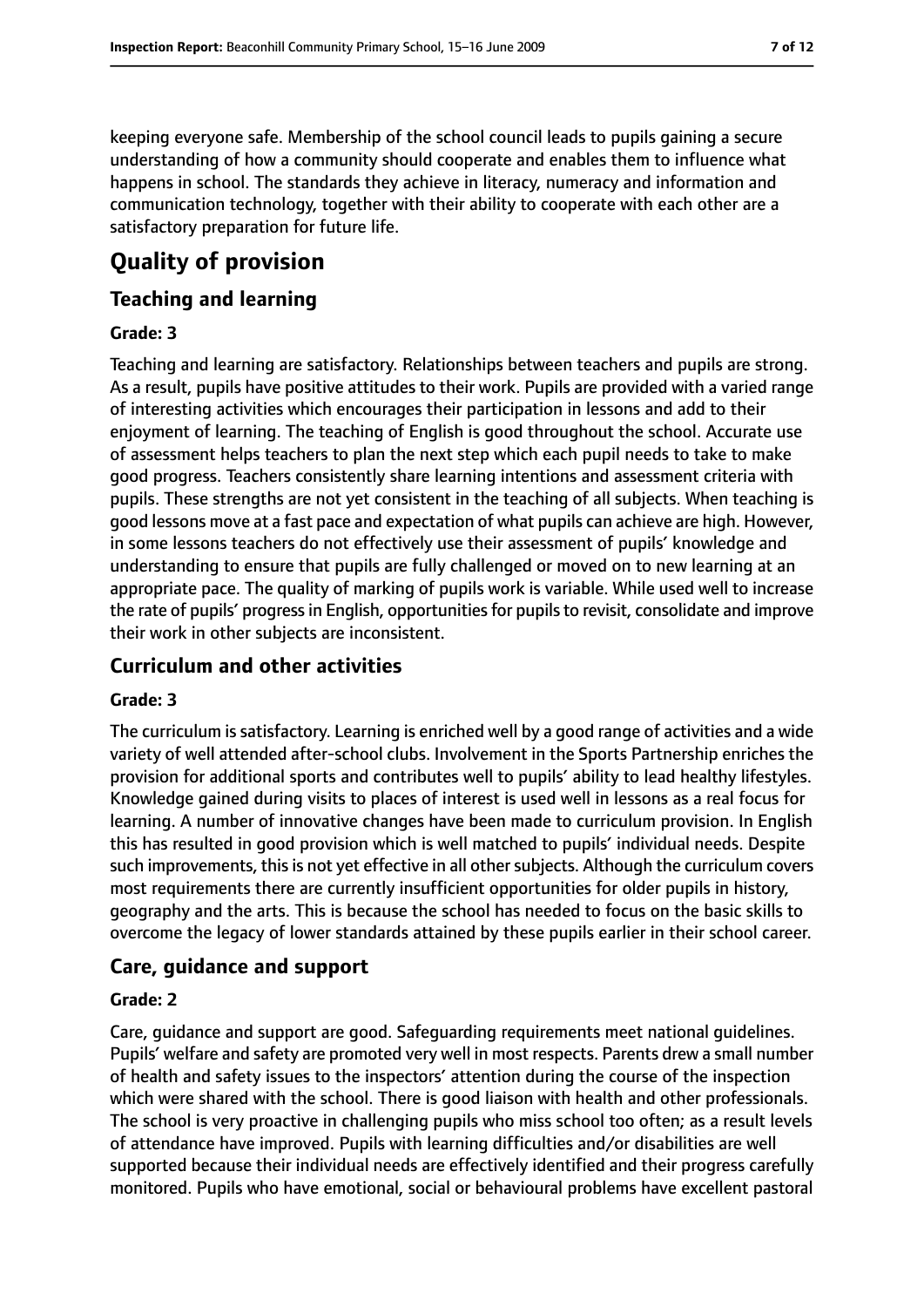in-house support from a specially trained member of staff. In English, pupils have a very well developed understanding of what they need to do to improve their work as a result of very effective support and guidance. This is not yet as well developed in other subject areas.

## **Leadership and management**

#### **Grade: 3**

The headteacher has a clear vision for the school. All leaders are committed to improving pupils' progress; they have a shared understanding of what they should do next and the systems for self-evaluation are satisfactory. Leaders are doing the right things to improve provision and there have been many successful initiatives which have increased the rate of pupil progress in the development of their writing skills. However, some inconsistencies in the quality of teaching and learning and in the implementation of agreed curriculum initiatives have not been picked up quickly enough. As a result, standards in other subjects including mathematics and science are not improving as well as those in English. The school makes a satisfactory contribution to community cohesion. The impact is best illustrated in the way in which school meets the needs of the local community resulting in increasing involvement of parents in learning alongside their children. Policies to promote equal opportunities and to eliminate discrimination are operated consistently and effectively. Governance is satisfactory. Governors are supportive and well informed about the school. They provide a sound and improving level of challenge.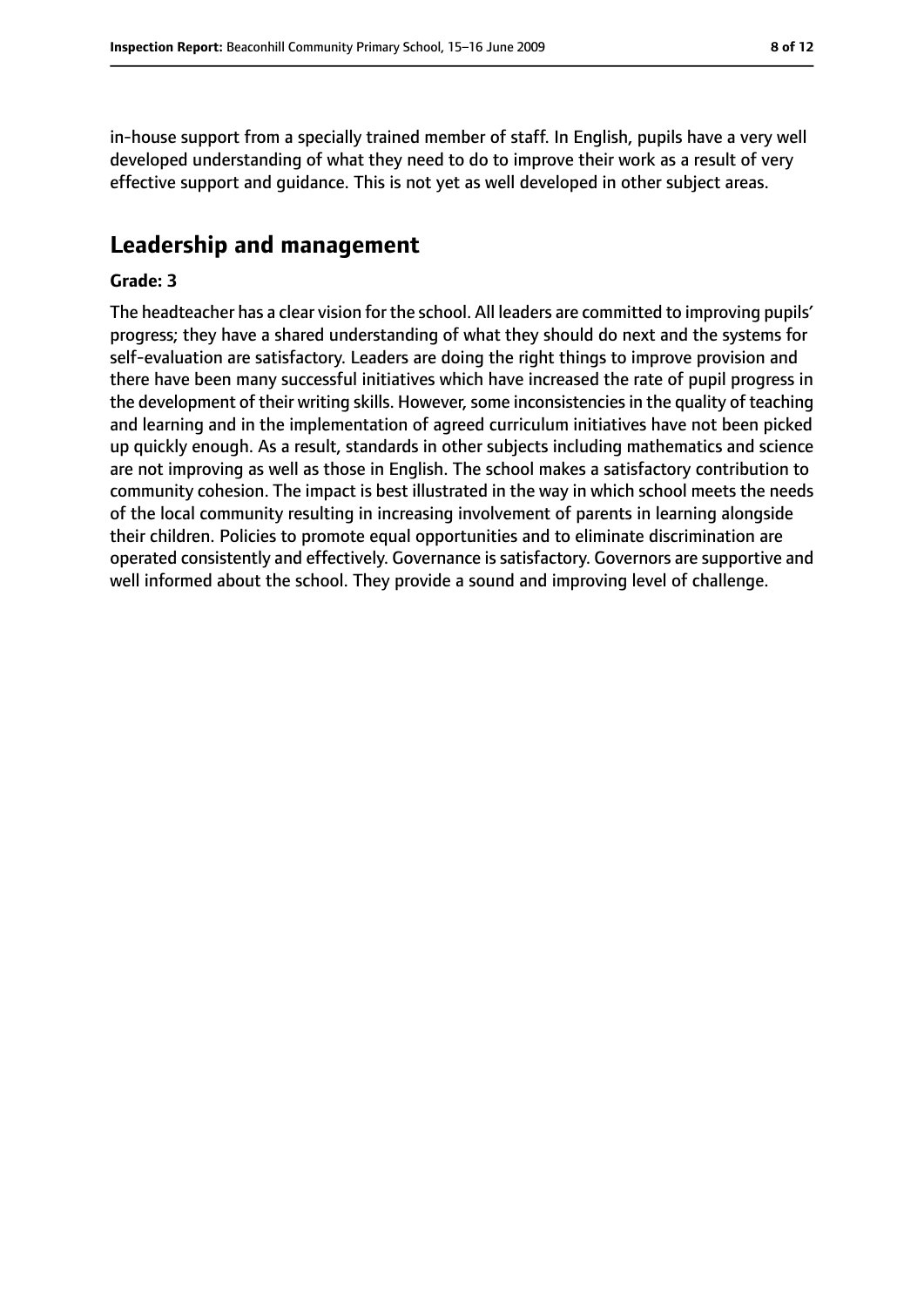**Any complaints about the inspection or the report should be made following the procedures set out in the guidance 'Complaints about school inspection', which is available from Ofsted's website: www.ofsted.gov.uk.**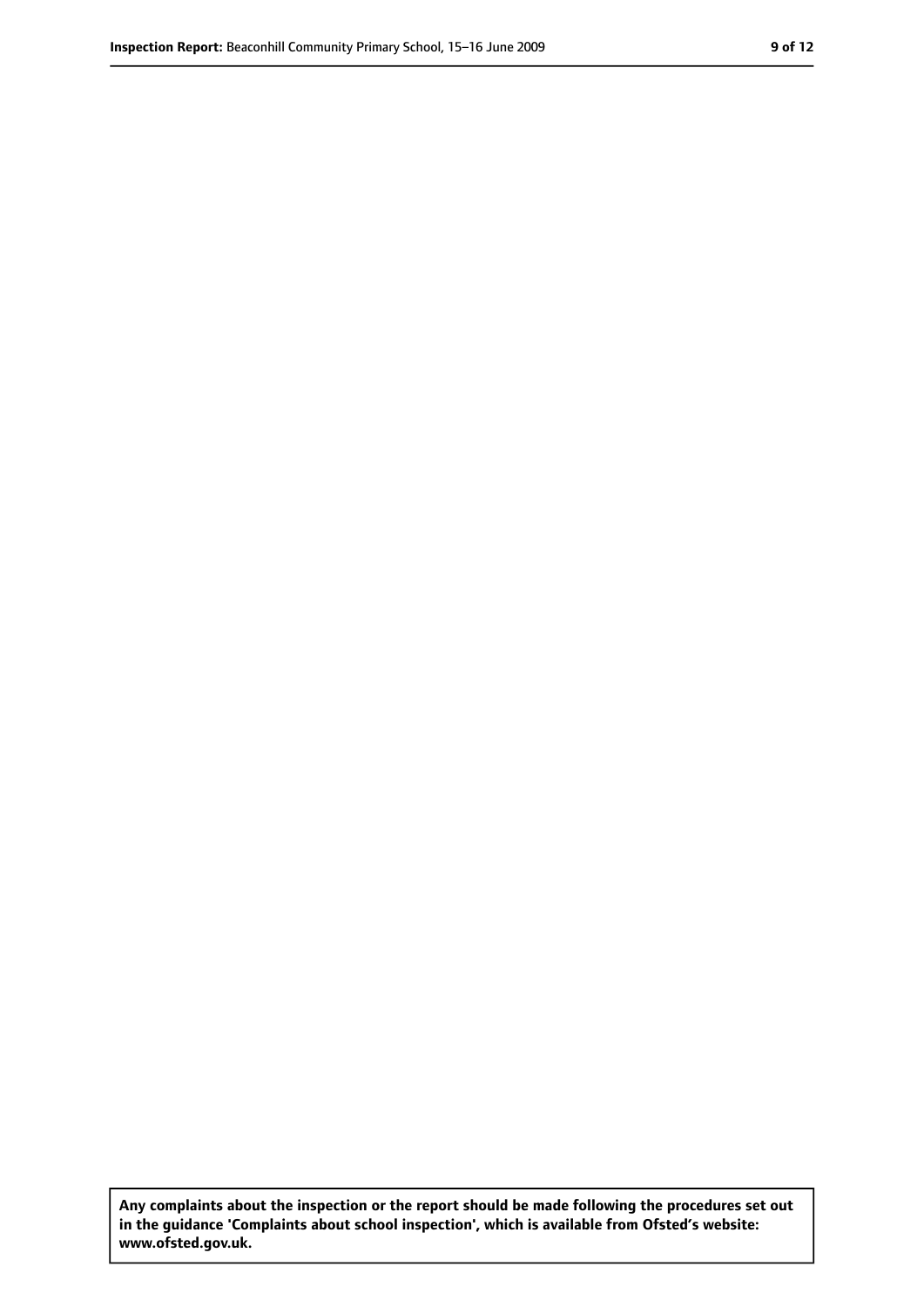# **Inspection judgements**

| Key to judgements: grade 1 is outstanding, grade 2 good, grade 3 satisfactory, and | <b>School</b> |
|------------------------------------------------------------------------------------|---------------|
| arade 4 inadequate                                                                 | Overall       |

## **Overall effectiveness**

| How effective, efficient and inclusive is the provision of<br>education, integrated care and any extended services in meeting the<br>needs of learners? |     |
|---------------------------------------------------------------------------------------------------------------------------------------------------------|-----|
| Effective steps have been taken to promote improvement since the last<br>inspection                                                                     | Yes |
| How well does the school work in partnership with others to promote learners'<br>well being?                                                            |     |
| The capacity to make any necessary improvements                                                                                                         |     |

# **Effectiveness of the Early Years Foundation Stage**

| How effective is the provision in meeting the needs of children in the<br>l EYFS?            |  |
|----------------------------------------------------------------------------------------------|--|
| How well do children in the EYFS achieve?                                                    |  |
| How good are the overall personal development and well-being of the children<br>in the EYFS? |  |
| How effectively are children in the EYFS helped to learn and develop?                        |  |
| How effectively is the welfare of children in the EYFS promoted?                             |  |
| How effectively is provision in the EYFS led and managed?                                    |  |

## **Achievement and standards**

| How well do learners achieve?                                                                               |  |
|-------------------------------------------------------------------------------------------------------------|--|
| The standards <sup>1</sup> reached by learners                                                              |  |
| How well learners make progress, taking account of any significant variations<br>between groups of learners |  |
| How well learners with learning difficulties and/or disabilities make progress                              |  |

## **Annex A**

<sup>&</sup>lt;sup>1</sup>Grade 1 - Exceptionally and consistently high; Grade 2 - Generally above average with none significantly below average; Grade 3 - Broadly average to below average; Grade 4 - Exceptionally low.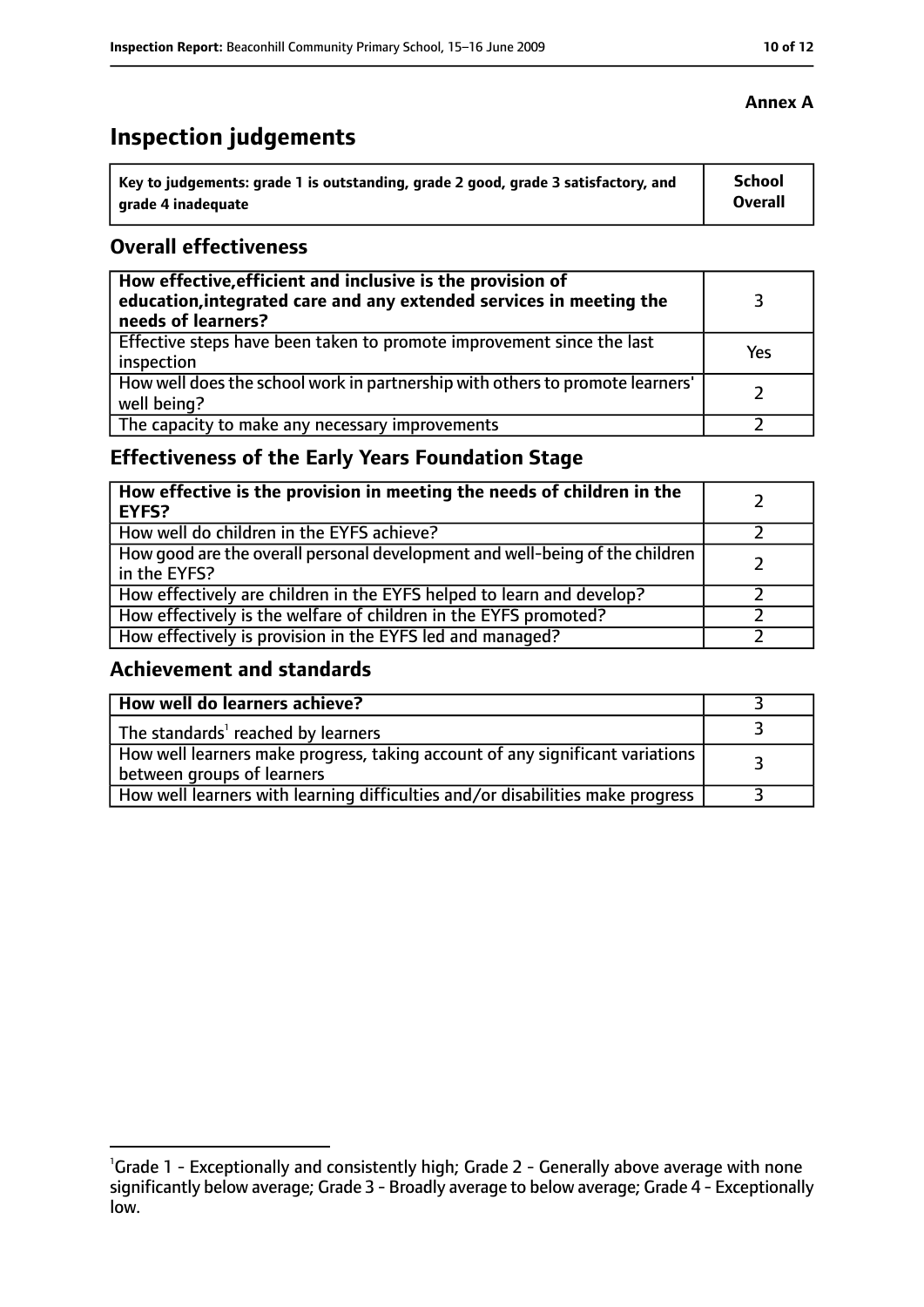# **Personal development and well-being**

| How good are the overall personal development and well-being of the<br>learners?                                 |  |
|------------------------------------------------------------------------------------------------------------------|--|
| The extent of learners' spiritual, moral, social and cultural development                                        |  |
| The extent to which learners adopt healthy lifestyles                                                            |  |
| The extent to which learners adopt safe practices                                                                |  |
| The extent to which learners enjoy their education                                                               |  |
| The attendance of learners                                                                                       |  |
| The behaviour of learners                                                                                        |  |
| The extent to which learners make a positive contribution to the community                                       |  |
| How well learners develop workplace and other skills that will contribute to<br>their future economic well-being |  |

# **The quality of provision**

| How effective are teaching and learning in meeting the full range of<br>learners' needs?              |  |
|-------------------------------------------------------------------------------------------------------|--|
| How well do the curriculum and other activities meet the range of needs and<br>interests of learners? |  |
| How well are learners cared for, quided and supported?                                                |  |

# **Leadership and management**

| How effective are leadership and management in raising achievement<br>and supporting all learners?                                              |           |
|-------------------------------------------------------------------------------------------------------------------------------------------------|-----------|
| How effectively leaders and managers at all levels set clear direction leading<br>to improvement and promote high quality of care and education |           |
| How effectively leaders and managers use challenging targets to raise standards                                                                 | 3         |
| The effectiveness of the school's self-evaluation                                                                                               | 3         |
| How well equality of opportunity is promoted and discrimination eliminated                                                                      |           |
| How well does the school contribute to community cohesion?                                                                                      | 3         |
| How effectively and efficiently resources, including staff, are deployed to<br>achieve value for money                                          | 3         |
| The extent to which governors and other supervisory boards discharge their<br>responsibilities                                                  | 3         |
| Do procedures for safequarding learners meet current government<br>requirements?                                                                | Yes       |
| Does this school require special measures?                                                                                                      | No        |
| Does this school require a notice to improve?                                                                                                   | <b>No</b> |